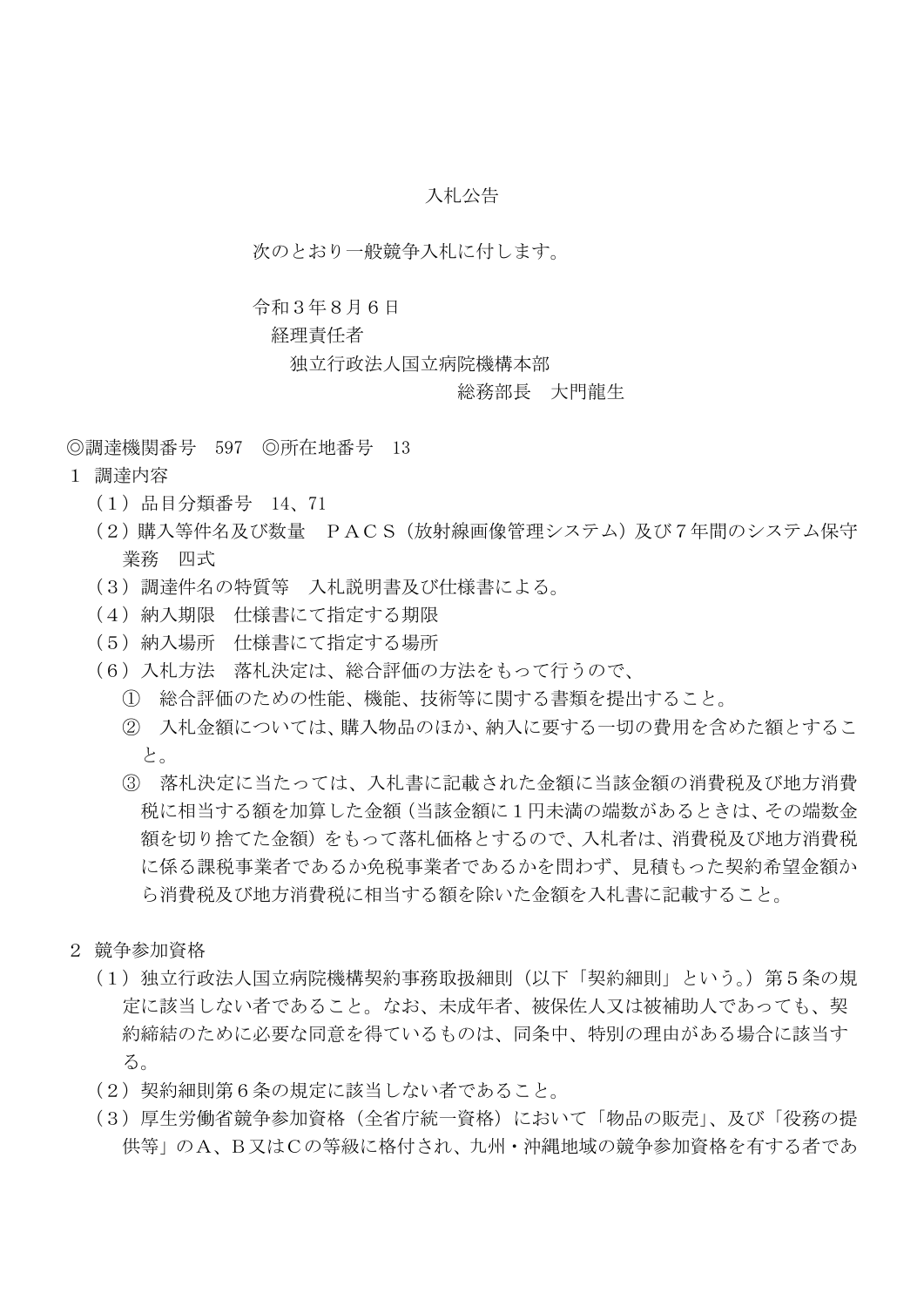ること。なお、当該競争参加資格については、令和3年3月31日付け号外政府調達第60号 の官報の競争参加者の資格に関する公示の別表に掲げる申請受付窓口において随時受け 付けている。

- (4)199 床以上の病床を有する病院にてPACS(放射線画像管理システム)の導入実績 を有すること。
- (5)業務の履行に十分な実施体制であること。
- (6)契約細則第4条の規定に基づき、経理責任者が定める資格を有する者であること。
- 3 入札書の提出場所等
	- (1)入札書等の提出場所、契約条項を示す場所、入札説明書の交付場所及び入札に関する照 会先
		- 〒152-8621 東京都目黒区東が丘2-5-21

独立行政法人国立病院機構本部 情報システム統括部

IT企画課 IT整備係長 中井 賢太

電話 03-5712-5130

- (2)入札説明書の交付方法 (1)の場所にて交付する。
- (3)入札説明会の日時及び場所 令和3年8月 23 日(月)13 時 30 分 独立行政法人国立 病院機構本部1階講堂
- (4)入札書等の受領期限 令和3年9月 27 日(月)12 時 00 分
- (5)開札の日時及び場所 令和3年9月 28 日(火)10 時 45 分 独立行政法人国立病院機 構本部1階会議室 12
- 4 その他
	- (1)契約手続において使用する言語及び通貨 日本語及び日本国通貨
	- (2)入札保証金及び契約保証金 免除
	- (3)入札者に要求される事項 この一般競争に参加を希望する者は、封印した入札書に本公 告に示した物品を納入できることを証明する書類を添付して入札書の受領期限までに提 出しなければならない。入札者は、開札日の前日までの間において、経理責任者から当該 書類に関し説明を求められた場合は、それに応じなければならない。
	- (4)入札の無効 本公告に示した競争参加資格のない者の提出した入札書、入札者に求めら れる義務を履行しなかった者の提出した入札書は無効とする。
	- (5)契約書作成の要否 要
	- (6)落札者の決定方法 本公告に示した物品を納入できると経理責任者が判断した資料を 添付して入札書を提出した入札者であって、契約細則第 21 条の規定に基づいて作成さ れた予定価格の制限の範囲内である入札金額を提出した参加者の中から、入札説明書で 定める総合評価の方法をもって落札者を決定する。